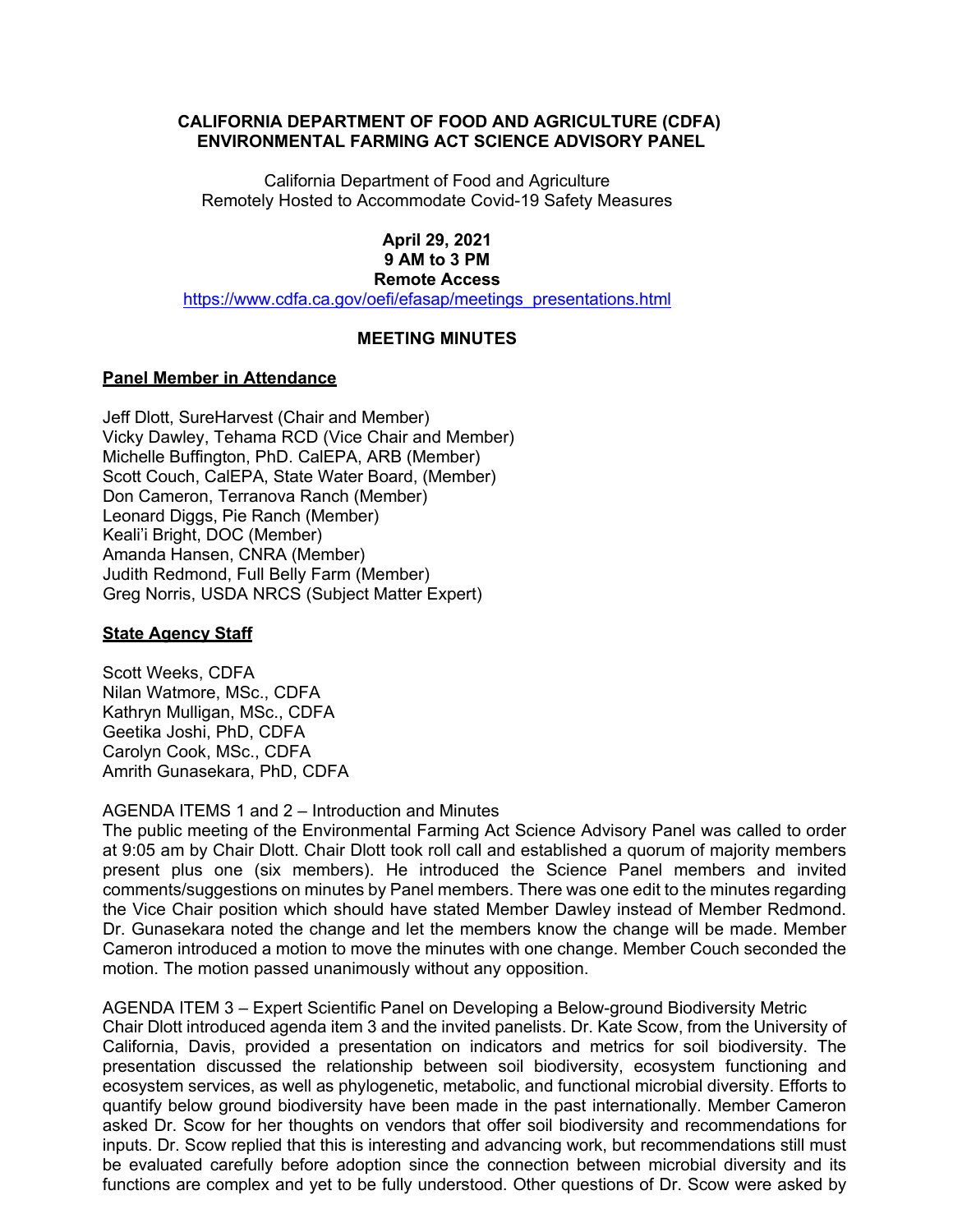### Member Couch and Member Hansen.

Member Couch and Member Hansen.<br>Following the presentation by Dr. Scow, Dr. Howard Ferris from University of California, Davis, presented on nematodes in soil. The presentation discussed the role of nematodes in soil ecology and the soil food web. Morphology of specific bacterial feeding nematodes can indicate the bacterial enrichment of soils, which can be due to the addition of soil amendments. Dr. Ferris discussed how the analysis of various nematode populations can be used to determine various indices of soil health assessments. Member Cameron asked how the analysis information can be obtained and how a grower can get the information and use it. Dr. Ferris answered that labs need to be informed that this organic matter to soil, or frequency of letting roots be in the soil according to Dr. Ferris. Therefore, keeping the soil active and "feeding it" creates an optimum environment. It can make farming more type of information is needed during analysis. This information can tell a lot, like frequency of adding complex but standard procedures are available.

 Dr. Margaret Smither-Kopperl shared her experience working with cover crops at the USDA-NRCS asked if bunchgrasses at the at Lockeford Plant Materials Center are grazed. Dr. Smither-Kopperl indicated that they weren't, while roots were present in soils, soil carbon gains were not too high. Smither-Kopperl stated that there is interest in it; polymerase chain reaction tests for chitinase Lockeford Plant Materials Center in California, using the NRCS Soil Survey tool and NRCS Soil Health Assessment sheet. She shared data from field studies comparing changes to soil properties with cover crops versus hedgerows. Additionally, Dr. Smither-Kopperl discussed how ancient and traditional native American land management practices contributed to soil ecology. Member Dawley Member Diggs questioned if Whole Orchard Recycling is similar to biochar application practices if there have been any correlations between the studies. Dr. Smither-Kopperl indicated that biochar information is still not clear. Member Cameron asked if commercial soil labs test for chitin and Dr. enzyme activity are available.

 discussed questions such as what type of insect biodiversity can tell us about overall biodiversity, and what it tells about ecosystem services. Xerces Society protocol looks at beneficial insects and provides a potential for ecosystem services, and how to determine if observational data can be used. Jesse Kay Cruz discussed how natural enemy monitoring is less understood/developed than AGENDA ITEM 4 – Expert Scientific Panel on Developing an Above-ground Biodiversity Metric Chair Dlott introduced the panelists for agenda item 4. Jesse Kay Cruz from Xerces Society pollinator monitoring and also described the Xerces Insect Scouting Guide.

 due to the number of bird species in the State, the popularity of them with the public, the ease at which they can be identified by sight and sound, and that they well-represent a broader environment. However, bird populations are in decline, indicating biodiversity loss. California's existing networks are well suited to adopt birds as biodiversity indicators. Member Diggs inquired if surveys have been done to understand how the quality of the habitat relates to target populations. Ms. Porzig stated that Elizabeth Porzig from Point Blue discussed how bird diversity is a manageable biodiversity metric it depends on species of the bird as each species indicates specific habitat structure (e.g., riparian) through well studied relationships. Member Bright and Chair Dlott provided Ms. Porzig with additional questions.

 most significantly bees, wasps, ants, and sawflies for agriculture. These pollinators are good metrics control pest parasitoid wasps; pollinator correlation also found. It was also found that bee abundance in hedgerows was much greater than weedy edges of fields. Meta analyses and modeling studies results were presented. She listed proposed next steps to close knowledge gaps, identify priority Lora Morandin from Pollinator Partnership Canada discussed pollinators as biodiversity metrics, because of their significance on crop production and measurability, and presence in all life stages. Lora Morandin presented examples from California, specifically where hedgerows were seen to areas, build networks and monitoring.

Chair Dlott remarked about the importance of this work, noting that scale, and taxonomic versus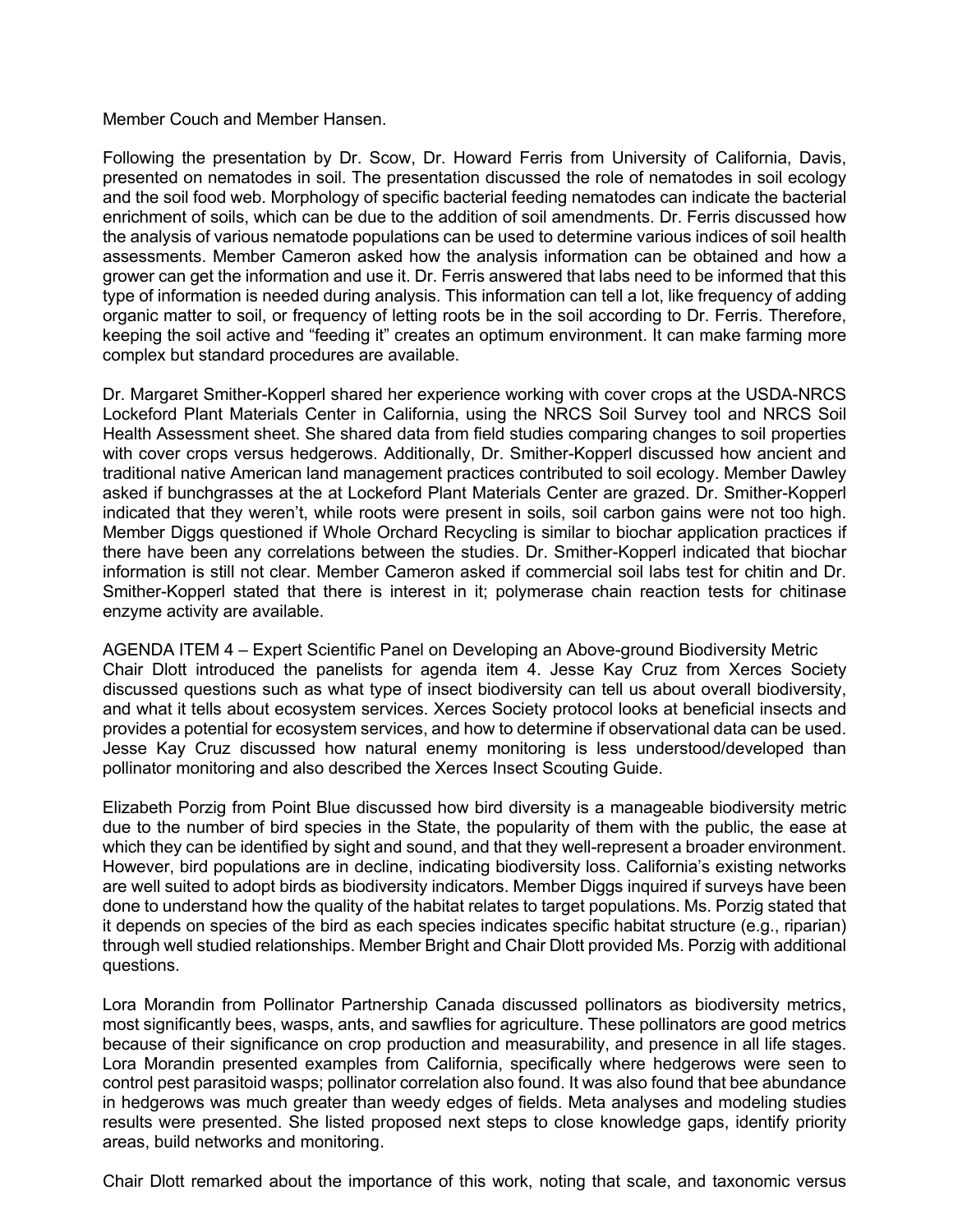functional diversity are key discussions for us today. He thanked the presenters and noted that the discussions around below-ground and above-ground biodiversity will continue.

 AGENDA ITEM 5 – Draft Request for Proposals for the Climate Smart Agriculture Planning Program A draft framework of the program was presented by Nilan Watmore from CDFA's Office of Farm plans had not yet been determined and questioned if this have this been developed yet. Dr. Conservation Service (NRCS) and at the time of the presentation NRCS did not have a payment rate for Carbon Farm plans. When public comment period opens, suggestions/comments on Gunasekara. He also noted that payments with current plans do not cover the full cost. During the last EFA-SAP meeting, the panel was in favor of funding 50% of the total cost of an organic transition Environmental Farming and Innovation. Member Dawley remarked that a dollar amount for Carbon Gunasekara stated that the program is attempting to align with the USDA Natural Resources proposed costs for the Carbon Farm plans will be solicited for staff evaluation noted Dr. plan cost. Cost presented today was approximately 75% of the total cost. Member Hansen questioned the name change from Climate Smart Agriculture to Conservation Agriculture Planning Grant Program. Dr. Gunasekara noted that Governor's Executive Order focus on climate smart strategies for Natural and Working Lands and role of conservation agriculture is reflected in the revised name.

 Service Provider (TSP) or if they could be an employee of an University, Resource Conservation District, or non-profit who has knowledge on the specific activity. Dr. Gunasekara clarified that the and CDFA did not wish to burden NRCS with requests for training. Member Redmond stated that are not eligible to get the money directly to hire a service provider. Dr. Gunasekara indicated that This creates risks for CDFA to become an accrediting organization for service providers without providers for this program. Dr. Gunasekara indicated that there would be an opportunity to accept comments on farmers and ranchers directly being eligible following a public comment period. flexibility on when to implement and the funding encumbrance and liquidation deadlines of CDFA funding is a factor which would not allow CDFA time to monitor and verify implementation of the program's goals. Member Redmond asked if the grant recipients have to be exclusively a registered Technical listed eligible entities include these categories. NRCS TSPs are only one eligible entity. CDFA considered this possibility as review of qualification and credentials would be more efficient. After discussion with NRCS, it was made into one of the options. There are training requirements for this, there might be confusion due to similar names and could result in people assuming these are plans by NRCS and only NRCS TSPs are eligible. Dr. Gunasekara indicated that this would be clarified in the draft Request for Proposals. Member Redmond additionally inquired why farmer and ranchers CDFA's understanding is that farmers and ranchers work with these organizations, so organizations can find interested farmers and ranchers to work with to complete the plans. If farmers and ranchers are made eligible, CDFA may need to ask them to identify which entity they are choosing in doing their plans and that entity would need to be reviewed to ensure they meet qualifications/credentials. adequate statutory authority. CDFA would like to avoid the situation where grower may wish to prepare the plan themselves to ensure there is adequate government accountability of how the funds are spent. He noted the original proposal for funding for organic transition plans was submitted by CCOF, who provide these services to growers. Therefore, CDFA considered technical service Member Redmond remarked that the point is to implement the plan, not just make it. The farmer should own it from beginning to end and be there to implement it, and she recommended the program be implemented this way. Dr. Gunasekara acknowledged the suggestion and clarified that the program is only designed to fund the plan, but currently is not able to ensure implementation given the administrative timeframes of the funding. Also, he noted the farmer should be allowed plans. This program and an incentives programs won't be linked. Member Redmond remarked that her understanding was that the program would reduce GHGs and implement healthy soils practices, rather than to make plans. Member Redmond suggested the Science Panel must be clear on the

Member Norris remarked on the idea of implementation versus planning. Planning fees for any change is the fundamental foundation. He noted it is important to do this with a lot of expertise and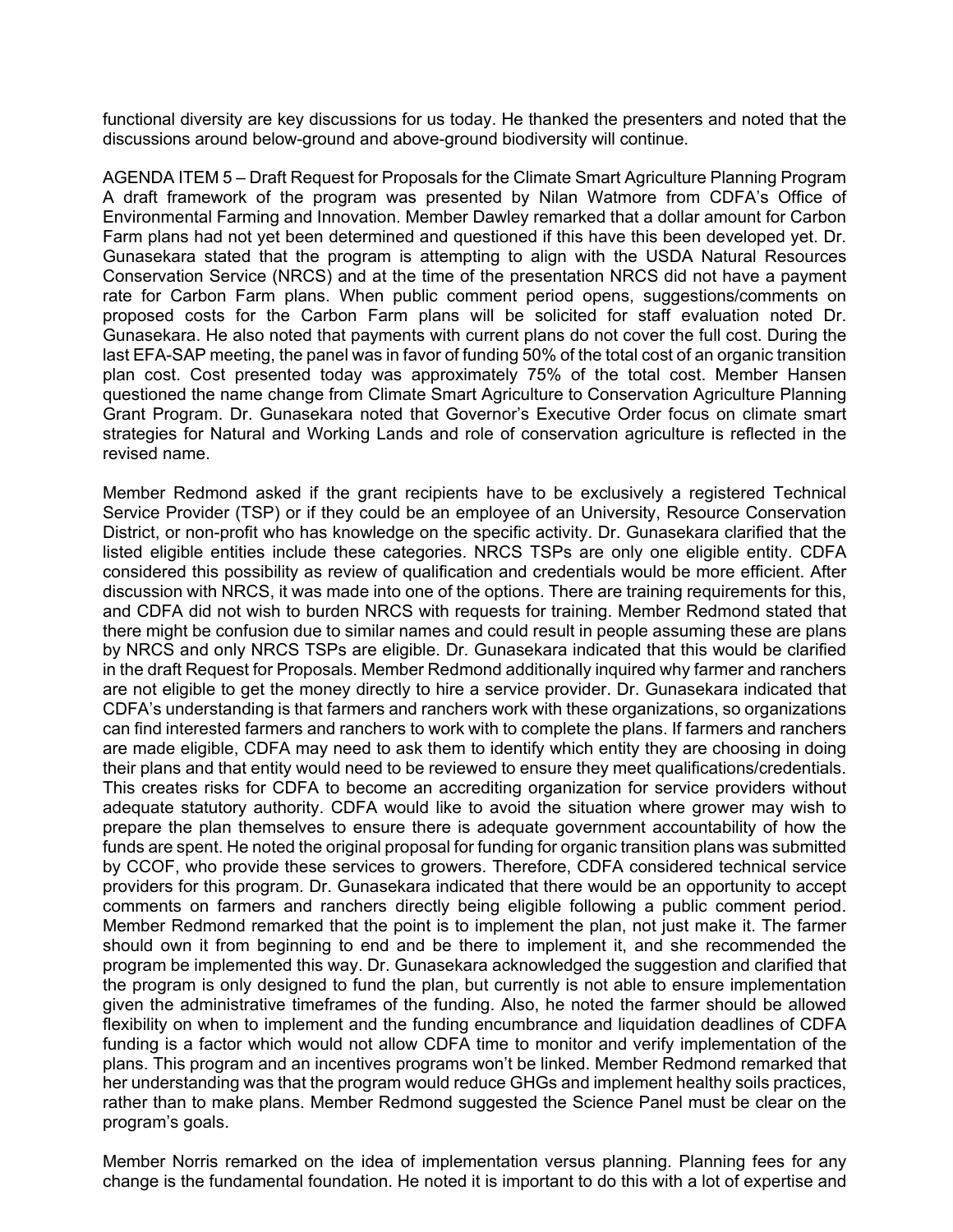special skills to ensure the plans are robust. The amount of specialized science and technical skills are high and key to the planning process. USDA NRCS emphasis is on the core plan, because the plan ensures practices are implemented properly. For USDA NRCS, farmers and ranchers drive the provider. This is why farmers and ranchers are not given the funding at USDA NRCS as they may farmers and ranchers have the skills, they will qualify in one of the categories already proposed in decision making, but the expertise to address resource concern is with the technical service not have the skills to make the plan, but they make key decisions and final implementation. If the the framework. He noted that USDA NRCS provides funding to skilled experts and then farmers and ranchers take it from there for implementation.

 especially for plans for \$1,000-2,000, is that it could mean CDFA handling a lot of individual Resources Cooperative Extension (UCCE). Handling larger contracts could be more efficient for NRCS Environmental Quality Incentives Program (EQIP) or the Healthy Soil Program. Practices may not get implemented as soon as a plan is ready. Organic transition has a clear goal of Member Dawley remarked that one of the issues with giving funds directly to farmers and ranchers, contracts versus an organization such as the University of California Agriculture and Natural grant program. Adding additional plans may change the way we look at this program and practices are expensive she noted. It takes time for a funding source to come up either through the USDA certification, so it goes quickly but a lot of other plans such as Nutrient Management Plans (NMPs) take longer time to implement.

 the barriers for adoption. The question is if the farmer picks the planner or the planner recruits the Chair Dlott remarked on focusing on the purpose of the program as a way of discussing theory and practice of change. Existing programs lacked the planning component. A plan takes down one of farmer.

 Member Redmond remarked that if the grant funding went directly to farmers and ranchers then they would have to choose a technical service provider, noting this process works for organic systems as farmers and ranchers do have the specialized knowledge and familiarity for the system. responsibility to farmers and ranchers, then to the contractor, and then back to the state department, Member Redmond remarked that planning is important and fundamental, but it must lead to implementation. Therefore, grantees who make plans should be the ones to get incentives grants; it should automatically transfer to the grant for farmers and ranchers. Member Bright remarked that administratively it can be complicated for grant reimbursements. There is a chain of reimbursement which can be challenging and bureaucratic. Rather than putting it on farmer to spend the money before reimbursement, it seems easier to give the dollars to the larger organization. Chair Dlott posed a question if receiving a planning grant should that get an applicant extra points when applying to a climate smart agriculture incentives program. Member Cameron noted that it would be beneficial to get planning funds to a qualified person or agency.

 Member Redmond questioned if the cost of a planning grant is noted on the presentation slides. Dr. Gunasekara responded that the amount on slides is the amount a grant recipient organization would get. For invoicing and payment, CDFA would need to know which plan was prepared by the organization, for whom and when the plan was completed before the recipient could be paid the be expanded on the eligible kind of plans/activities. He noted that technical service providers make these plans very reasonably priced, and as a grower he expressed uncertainty if growers could do it for a comparably low cost. total grant amount. Member Diggs focused on addressing the purpose of the program. He commented that the conservation agriculture plans eligible for funding are limited. Work needs to

 proposal, which was deliberated at an EFA-SAP meeting. CDFA reported it would not be a good fit into the Healthy Soils Program (HSP) because awarded projects pertain only to planning and not recommendation was made to the Panel to create a new program. Stakeholder requests have also Dr. Gunasekara discussed the evolution of the program. He noted it started with original CCOF actual implementation of practices and GHG reductions, which is required under the HSP. A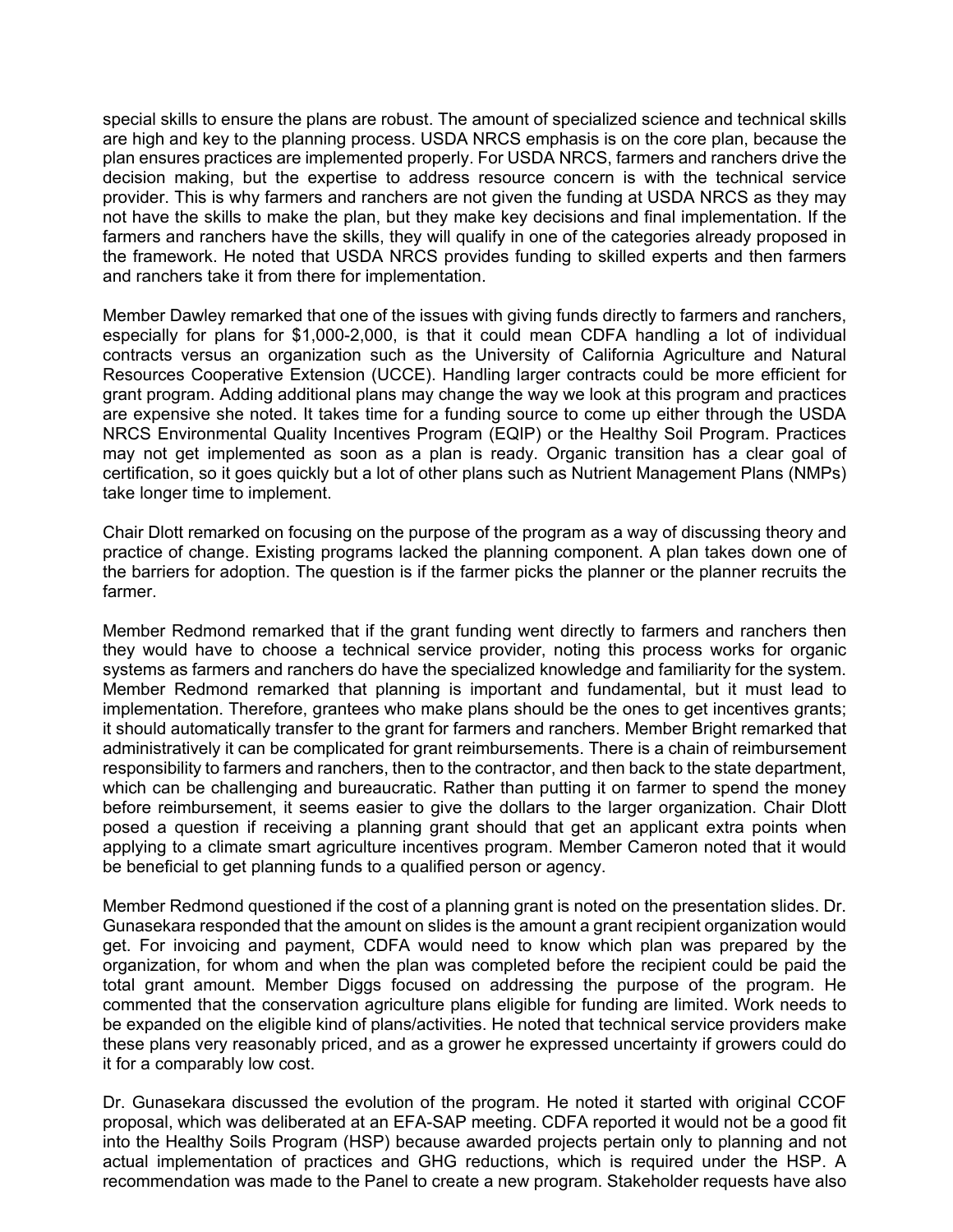staff recommendation and asked staff to prepare a new Request for Proposals to fund a variety of and Innovation at CDFA would be a good next step. Comment letters also noted additional plans took time to investigate what kind of plans could potentially be included in the scope of conservation included a carbon farm plan to be funded under the HSP. The Science Panel members agreed with conservation agriculture plans. The Science Panel had discussed that this was one of many requests and there will be requests for more plans therefore establishing a single separate program under the Climate Smart Agriculture umbrella of program in the Office of Environmental Farming for consideration. This led to develop the current version of the Request for Proposals. CDFA staff farming and climate smart agriculture.

 Member Redmond asked why this program is proposed to have a "first come first served" (FCFS) basis instead of a traditional submission structure. Dr. Gunasekara explained that there is a discern which applications to award when there are many equal scoring applications. It allows CDFA this process also allows for potential resubmission of disqualified applications during the open submission period, after making revisions. minimum scoring requirement to help CDFA staff with the "first come first serve" process. It helps staff to move projects to grant agreement execution continuously. Dr. Geetika Joshi clarified that

submission period, after making revisions.<br>Member Cameron asked if this program would include a priority for Socially Disadvantaged Farmers and Ranchers. Dr. Gunasekara clarified that the Department commits to spending 25% of the funds to support Socially Disadvantaged Farmers and Ranchers (SDFRs).

 Member Bright suggested that the Panel take public comments next and the Panel Members agreed.

A comment was made by public member Kolodji that free air  $CO<sub>2</sub>$  enrichment (FACE) technology should be incentivized under HSP and SWEEP.

 goals and coordination questioning how proposed plans will be required to address climate Shobe expressed concerns on payment schedule because it assumes farm scale for costs and it is unclear how this would this address diversified operations and SDFRs. Mr. Shobe also noted in the FCFS process. Shobe noted that their organization would like to see organic systems plans funded since the CCOF original proposal was to fund organic system plans which are different from A comment was made by public member Shobe on the Climate Smart Agriculture Planning Program resilience and mitigation outcomes. Will plans include financial feasibility and project design? Mr. some regions, qualified service providers are not available, and asked if CDFA would coordinate with UCCE and NRCS to assess gaps and how to fill them. If not, then Mr. Shobe advised against NRCS plans.

 A comment was made by public member Murphy noted that RCDs want to negotiate on indirect than 20%. A 24 months grant term is also needed. Fixed payments rates don't consider the variation to be identified or not. This would make it difficult for RCDs to estimate cost and if payment rate is costs with CDFA similar to the University of California and California State University systems have been allowed. At minimum they would like to use their established indirect rates that are often higher in farm or land type. Traditional reimbursement system that allows RCDs to submit hours of time for various staff is preferred. There is a discrepancy in the RFP whether agricultural operation needs enough or inadequate. RCDs would like to ensure that there is room to pay farmer for their time in developing the plans.

A comment was made by public member Black, a UCCE Dairy Advisor, to reiterate that 18-month timeline is insufficient. Black estimated that if each applicant requested the maximum funding amount, that could amount to 12-13 applications which would need more time to prepare.

A comment was made by public member Roschen regarding issues with acreage. Five-hundred acres is between a small and large farm size, but acreage is not an indicator of resources needed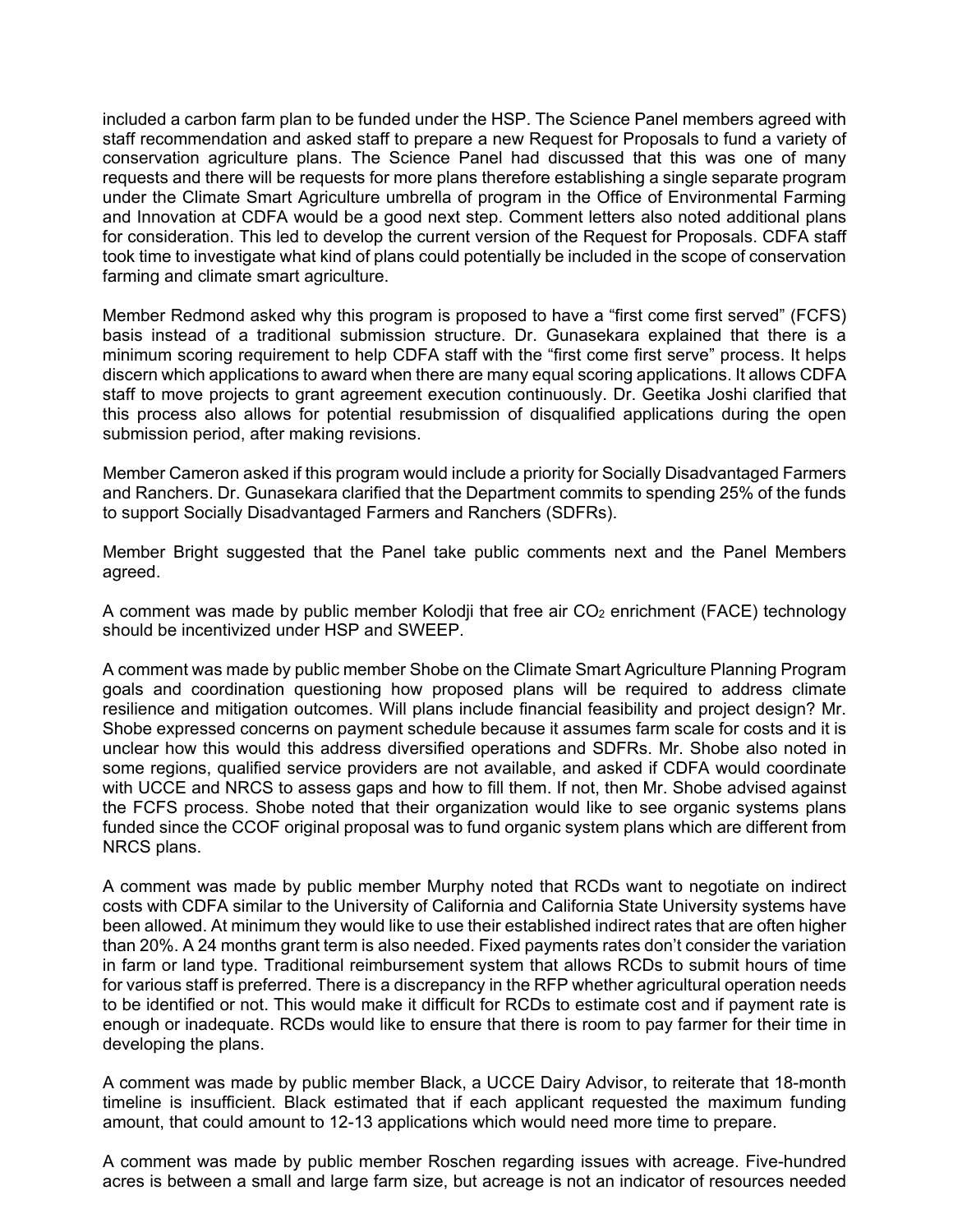gross or net farm income like federal programs. to implement conservation activities on diversified farms. Roschen requested the consideration of

The Science Panel members had additional discussion on this topic after the public comments.

 systems transition. Dr. Gunasekara explained that this is the intention of the program. Member Diggs requested details on the organic plan. Dr. Gunasekara requested the panel to make a motion to accept the Request for Proposals, with changes as needed, so that CDFA staff could move to Proposals in a timely manner should funds be appropriated to CDFA. Member Redmond asked if the organic plan in the Request for Proposals would cover organic the public comment period. This would allow CDFA staff to be ready to release the Request for

Member Dawley supported earlier public comments that the program should consider grant terms longer than 18 months.

 for Proposals would be good. He indicated that the Science Panel members may not be able to resolve all the issues during this meeting. Member Cameron agreed. Chair Dlott remarked the opportunity to make a motion and get public comments on the Request

Chair Dlott summarized the items that will be considered for the Request for Proposals:

- 1. Extending the grant timeline to 24 months.
- 1. Extending the grant timeline to 24 months.<br>2. Clarify that his program is open to other entries other than NRCS technical service providers.
- 3. Tie language in the document back to climate smart agriculture.
- 3. Tie language in the document back to climate smart agriculture.<br>4. Bring further clarification to organic systems planning, and that this can be done as part of the NRCS organic transition plan currently in draft Request for Proposals.

 Member Cameron expressed concern against allowing all crop consultants without checks in place Member Redmond remarked that Organic Crop Consultants should be included as eligible entities. for qualifications.

 program in the Request for Proposals language. Panel noted that the motion was as above and ensuring this program is not the same as NRCS

 Chari Dlott introduced the motion. Member Dawley seconded the motion. The motion was passed without opposition.

AGENDA ITEM 6 – State Water Efficiency and Enhancement Program (SWEEP)

 SWEEP's Ad-Hoc Advisory Group. Mr. Austin McInerny, facilitator of the Ad-Hoc Advisory Group from the Consensus and Collaboration Program CSU, Sacramento, shared the process and format Chair Dlott provided background on the agenda item. Scott Weeks from CDFA presented on the followed by the group. Scott Weeks presented the recommendations of the group to the Panel.

Members of the Ad-Hoc Advisory Group provided comments to the Science Panel members.

 Ad-Hoc Advisory Group member Shobe provided comments on the group processes and recommendations and indicated that there was a high degree of agreement on recommendations, approximately 80%, indicating support for the process.

 Ad-Hoc Advisory Group member Montazar discussed regional disparities in the program, with low investment in desert regions due to inability to achieve energy reductions and requesting Science Panel members to support as many recommendations as possible.

 Ad-Hoc Advisory Group member Perez assisted 12 SWEEP historically underserved awardees and expressed support for recommendation #2.